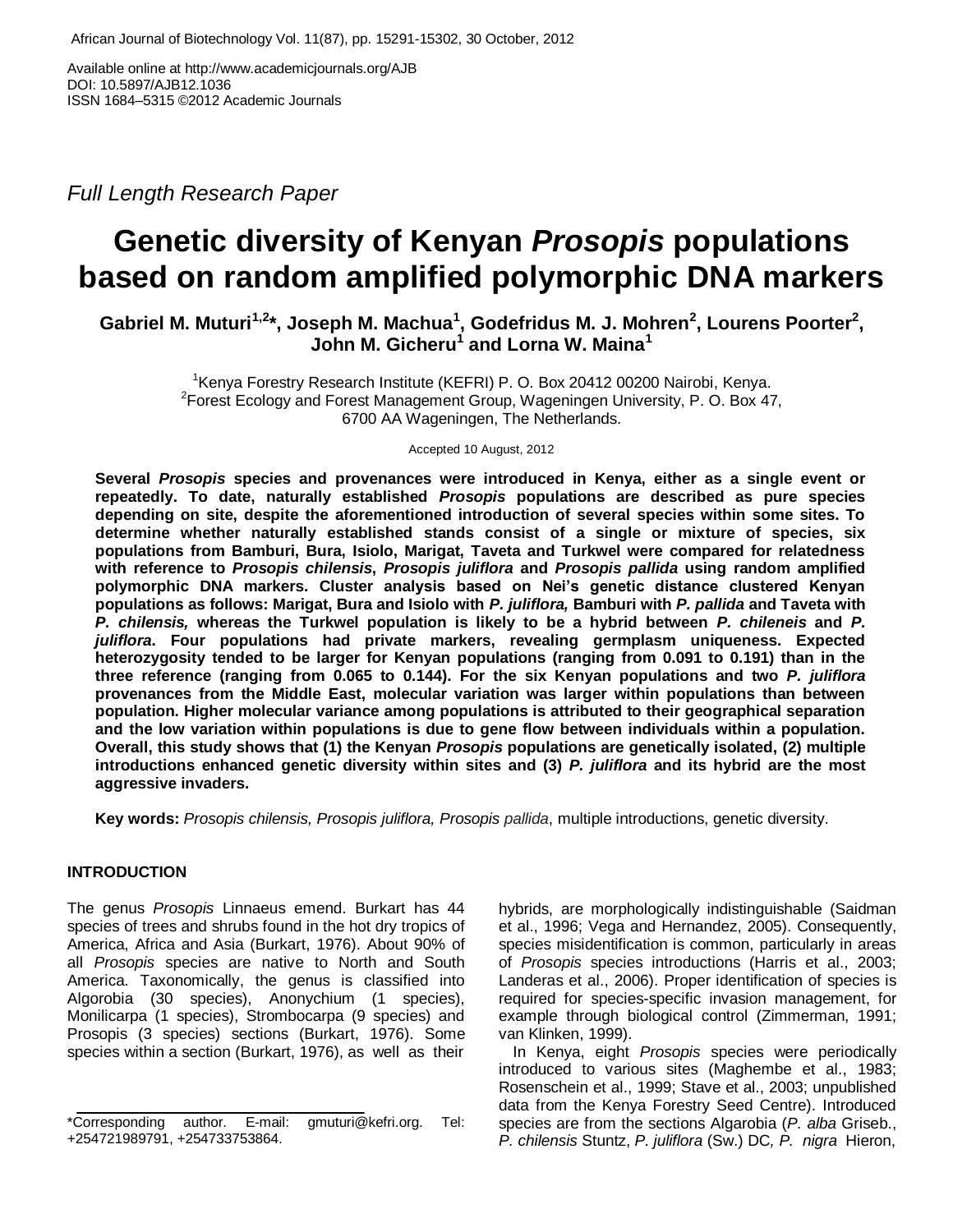and *P. pallida* Kunth), Strombocarpa (*P. pubescens*  Benth. and *P. tamarugo* Phil.) and Prosopis (*P. cineraria*  Druce). *Prosopis* species and provenances have been introduced sometimes in a single event, but often by multiple introductions (Kaarakka et al., 1990; Otsamo et al., 1993; Oba et al., 2001). The introduced species have adapted and become invasive, causing negative socio economic and ecological impacts (Stave et al., 2003; Mwangi and Swallow, 2008; Mworia et al., 2011).

Multiple introductions can enhance species invasiveness in four ways: through propagule pressure, colonization pressure (Lockwood et al., 2009; Blackburn et al., 2011), hybridization, and genetic diversity (Shierenbeck and Ellstrand, 2009; Pairon et al., 2010). Propagule pressure is an inclusive term for frequency, size, spatial and temporal patterns of propagules arrival when dealing with a single species. On the other hand, colonization pressure is commonly used in reference to the frequency, size, spatial and temporal patterns of propagules arrival in reference to several species. For a species, the probability to establish a viable population increases with propagule pressure, whereas that of species increases with colonization pressure (Lockwood et al., 2009; Simberloff, 2009). When the barrier between geographically separated species or provenances is removed through introduction of species and provenances, hybridization and subsequent gene introgression may occur, thus increasing genetic diversity and enhancing the adaptability of progenies (Parsons et al., 2011). For example, hybrids have compared to their progenitors, an expanded habitat range in the case of sunflower (Rieseberg et al., 2007), higher growth rate in the case of *Mahonia* species (Ross and Auge, 2008), and higher seed germination and seedling growth rates in the case of *Schinus terebinthifolius* Raddi (Geiger et al., 2011). In combination, these traits may enhance the invasiveness of plant hybrids.

The introduction of *Prosopis* species in Kenya was characterized by both propagule pressure through multiple introduction of *P. chilensis, P. juliflora* and *P. pallida* provenances in sites such as Bura (Kaarakka et al., 1990; Otsamo et al., 1993), and colonization pressure by multiple introduction of several species within specific sites (Maghembe et al., 1983; Oba et al., 2001; Rosenschein et al., 1999; unpublished data from the Kenya Forestry Seed Centre). The pooling of germplasm at introduction, their subsequent exchange between sites (Kaarakka et al., 1990; Otsamo et al., 1993) and random seed dispersal by livestock, wildlife and water (Mwangi and Swallow 2008; Mworia et al., 2011) could have enhanced hybridization and gene introgression, which are known to occur among the *Prosopis* species (Bassega et al., 2000; Vega and Hernandez 2005; Landeras et al., 2006). To date, the composition and diversity of introduced *Prosopis* species in Kenya is largely unknown. There is a general tendency to classify populations of invaded areas as *P. juliflora* (Pasiecznik et

al., 2001; Ngunjiri and Choge, 2004; GoK, 2007; Trenchard et al., 2008). Populations have also been classified as either *P. chilensis* (Stave et al., 2003; Olukoye et al., 2003) or *P. juliflora* (Maghembe et al., 1983; Mwangi and Swallow, 2008) depending on site; whereas other introduced species are occasionally mentioned (Maghembe et al., 1983; Rosenschein et al., 1999).

Molecular techniques have been successfully used for *Prosopis* species to resolve species identity and progenitors (Vega and Hernandez, 2005; Landeras et al., 2006; Sherry et al., 2011). Such techniques are handy when morphological species identification is problematic (Harris et al., 2003; Landeras et al., 2006). Random amplified polymorphic DNA (RAPD) is a most widely used molecular technique. The genetic diversity of the species is described by heterozygosity, polymorphism and molecular variance (Juarez-Munoz et al., 2002; Ferreyra et al., 2010). The objectives of this study were to quantify genetic diversity of various *Prosopis* populations in Kenya, and identify to what species they belong. We hypothesized that: (a) Kenyan *Prosopis* populations are genetically diversified because of multiple introductions; (b) within sites, populations consist of a mixture of introduced species or species and their hybrids

## **MATERIALS AND METHODS**

## **Description of sample populations, plant sampling and reference species**

Six naturally established *Prosopis* populations (Bamburi, Bura, Isiolo, Marigat Taveta and Turkwel) were selected for sampling (Table 1, Figure 1), based on the literature (Ngunjiri and Choge, 2004; Anderson, 2005; Mwangi and Swallow, 2008) and our knowledge on *Prosopis* distribution in Kenya. Bura, Marigat and Turkwel are heavily invaded areas (Ngunjiri and Choge, 2004). Isiolo is encroached by *Prosopis* species but the encroachment is not yet problematic (Mwangi and Swallow, 2008). During sampling, Taveta was found to be under intermediate invasion threat, whereas Bamburi had mixed exotic and indigenous species used to rehabilitate abandoned limestone quarry mines (Maghembe et al., 1983). Thus, this study ranked the invasion status in the sampled populations as heavy (Bura, Marigat and Turkwel), intermediate (Taveta), low (Isiolo) and no invasion (Bamburi).

30 trees were sampled per site and a distance of ≥ 500 m between trees was used to maximize genetic diversity within a population. The distance between trees was determined with a global positioning system. Young tender healthy leaves were collected from each tree and preserved in polythene bags containing silica gel. All samples were stored in a cool box before being transferred to the laboratory where they were preserved in a deep freezer at -40°C until further analysis to isolate DNA. Seeds of known provenances of *P. chilensis* (batch number FAO 01590/86, provenance Agua Chica), *P. juliflora* (batch numbers 0101594 (Oman-Muscat), 0103738 (Yemen-Abyan) and 0109132 (Venezuela, Nueva Esparta - Isla de Margarita) and *P. pallida* (batch number FAO 01353/84, provenance Zana) were also included in the analysis. With the exception of the *P. juliflora* provenances from Oman and Yemen (Middle East), the reference materials originated from the natural range of the three *Prosopis* species (Burkart, 1976). *P. chilensis* and *P. pallida* seeds were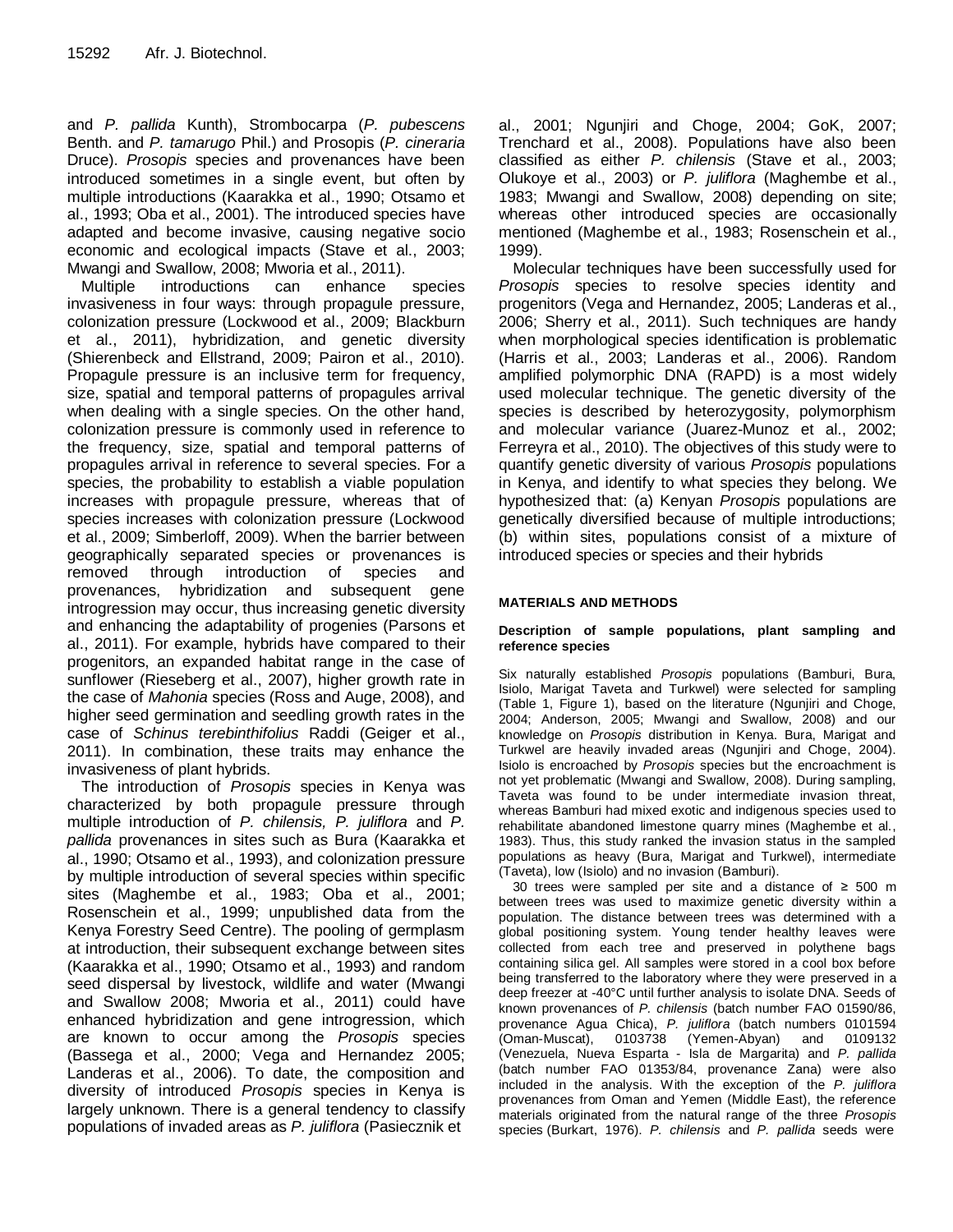**Table 1.** The source of study materials in Kenya and that of reference species as stated by seed supplier (site), number of species introduced to sampled site or reference species description (species), representative geographical location of a sample tree within a site in Kenya (Location) and corresponding elevation (altitude). Sample references are included in the species column describing the species introduced to Kenya sites, whereas reference seed batch numbers for reference species were provided by the seed suppliers.

| Site                                         | <b>Species</b>                                                       | Location                             | Altitude (m.a.s.l) |
|----------------------------------------------|----------------------------------------------------------------------|--------------------------------------|--------------------|
| Bamburi                                      | Prosopis juliflora and P. pallida, Maghembe et al. (1983)            | 4.02° S, 39.72° E                    | 13                 |
| Bura                                         | P. chilensis, P. juliflora and P. pallida, Kaarakka et al. (1990)    | 1.17° S, 39.85° E                    | 101                |
| Isiolo                                       | P. juliflora                                                         | $0.39^{\circ}$ N, 37.67 $^{\circ}$ E | 1047               |
| Turkwel                                      | P. chilensis and P. juliflora, Oba et al. (2001)                     | $3.04^{\circ}$ N, $35.50^{\circ}$ E  | 526                |
| Marigat                                      | P. chilensis, P. juliflora and P. pallida, Rosenschein et al. (1999) | $0.47^{\circ}$ N, 36.07° E           | 985                |
| Taveta                                       | P. juliflora, Ngunjiri and Choge (2004)                              | 3.42° S. 37.72° E                    | 727                |
| Chile                                        | P. chilensis - FAO 01590/86                                          |                                      |                    |
| Peru                                         | P. juliflora - 0101594, KEW                                          |                                      |                    |
| Oman: Muscat                                 | P. juliflora - 0109132, KEW                                          |                                      |                    |
| Yemen: Abyan                                 | P. juliflora - 0103738, KEW                                          |                                      |                    |
| Venezuela: Nueva Esparta - Isla de Margarita | P. pallida - FAO 01353/84                                            |                                      |                    |

obtained from University of Copenhagen, Denmark and *P. juliflora* seeds were obtained from Kew Botanical Gardens, UK. Seedlings for the three species were raised at KEFRI greenhouse and their leaves were sampled for DNA analysis. The three known species were used as reference materials. Reference materials are briefly described in Table 1 and their approximate geographical location is shown in Figure 1. Subsequently, all reference provenances and the Kenyan samples are treated as population.

#### **DNA isolation**

DNA isolation was carried out using a modified sodium dodecyl sulphate (SDS) method with RnaseA addition (Edwards et al., 1991; Machua et al., 2011). About 0.1 g of leave tissue was obtained from the tree leaves by shutting an eppendolf (1.5 ml) lid on the leaf to obtain equal leaf discs. Some sterile sand, polyvinylypyrollidone (pvp), 200 µl of SDS extraction buffer [1 M Tris (pH  $7.5$ ), 5 M NaCl, 0.5 M EDTA, 10% SDS and  $7 \mu$  of mercaptol ethanol] were added, and the samples ground in liquid nitrogen using a sterile plastic micro pestle. An extra 500  $\mu$  of the SDS extraction buffer was added and samples were vortexed for 10 s and then left at room temperature for about 45 min. The samples were centrifuged at 10000 rpm for 10 min and 500  $\mu$  of the supernatant was transferred into a fresh eppendolf tube and an equal volume of chilled chloroform: isoamyl alcohol (24:1) was added. The samples were mixed well by inversion to emulsify and then centrifuged at 10000 rpm for 10 min after which 400  $\mu$ l of the supernatant was transferred into a fresh eppendolf tube, and an equal volume of chilled isopropanol added. The samples were then mixed well by inversion and then left at room temperature for about 2 min, followed by centrifuging at 10000 rpm for about 8 min to pellet the nucleic acids while the supernatant was poured off.

The DNA pellet was washed with 0.4 ml of chilled 70% ethanol by centrifuging at 10000 rpm for 1 min. Ethanol was then drained by inverting the tubes and the DNA pellet was re-suspended in 200 µl of TE buffer [10 mM Tris (pH 7.5), 1 mM EDTA]. Thereafter, 2 µl of  $RNAseA (10 mg ml<sup>-1</sup>)$  was added into each sample and the samples incubated at  $37^{\circ}$ C for about 30 min. A further 2 volume (400  $\mu$ l) of 99% chilled ethanol was added into each sample and then centrifuged at 10000 rpm for 10 min to re-precipitate the DNA pellets dried under vacuum before re-suspending in 1 ml of TE buffer [10 mM Tris (pH 7.5), 1 mM EDTA] and stored at -20°C before use.

#### **Random amplified polymorphic DNA (RAPD) assay**

A total of 40 decamer primers were screened for polymerase chain reaction (PCR) on a batch of *Prosopis* DNA samples. Ten primers revealed clear, reproducible bands and these were selected for amplification of all the samples (Table 2). DNA amplification was carried out in a 25  $\mu$  volume reaction mix containing 200 mM of each of the dNTPs (Invitrogen), 1 ul Taq polymerase buffer (Invitrogen), 3 mM MgCl<sub>2</sub> (Invitrogen), 0.2 M primer (Invitrogen), 2.5 ng I<sup>1</sup> DNA and 0.75 units of *Taq* polymerase (Invitrogen). Amplification program included 1 cycle at 15 min, at 94°C (denaturation), 1 min at 36°C (annealing) and 2 min at 72°C (extension). A final 5 min extension (72°C) was allowed to ensure full extension of all amplified products. Amplification products were mixed with 6× gel loading dye (0.25% bromothymol blue, 25% xylene cyanol and 30% glycerol) and separated on a 2% agarose gel. To either side of the gel,  $5 \mu$  of 100 bp molecular marker ladder (Invitrogen Ltd) was added to size up the amplified loci. Gels were stained in ethidium bromide and visualized under ultra violet light and photographed using Kodak ID 3.5 gel imaging system (Kodak).

#### **Data analysis**

Amplified products were scored for presence (1) or absence (0) of a band using Kodak ID 3.5 application program (Pizzonia, 2001). Data were subjected to genetic analysis using POPGENE 3.2 (Yeh et al., 1999) and GenAlEx 6 (Peakall and Smouse, 2006), assuming diploid inheritance and Hardy-Weinberg equilibrium (Wright, 1976). Genetic distances between populations were calculated according to Nei (1978). Cluster analysis based on Nei's genetic distance was carried out using unweighted pair-wise group arithmetic averaging (UPGMA) method (Sneath and Sokal, 1973), using TFPGA Software (Miller, 1997). Cluster analysis was complimented by Principal component analysis (PCA) on all populations to obtain more insight on distances among populations (Sneath and Sokal, 1973; Hauser and Crovello, 1982). Analysis of molecular variance (AMOVA) was carried out to partition genotypic variance among the 3 regions (Kenya, Middle East and South America). The AMOVA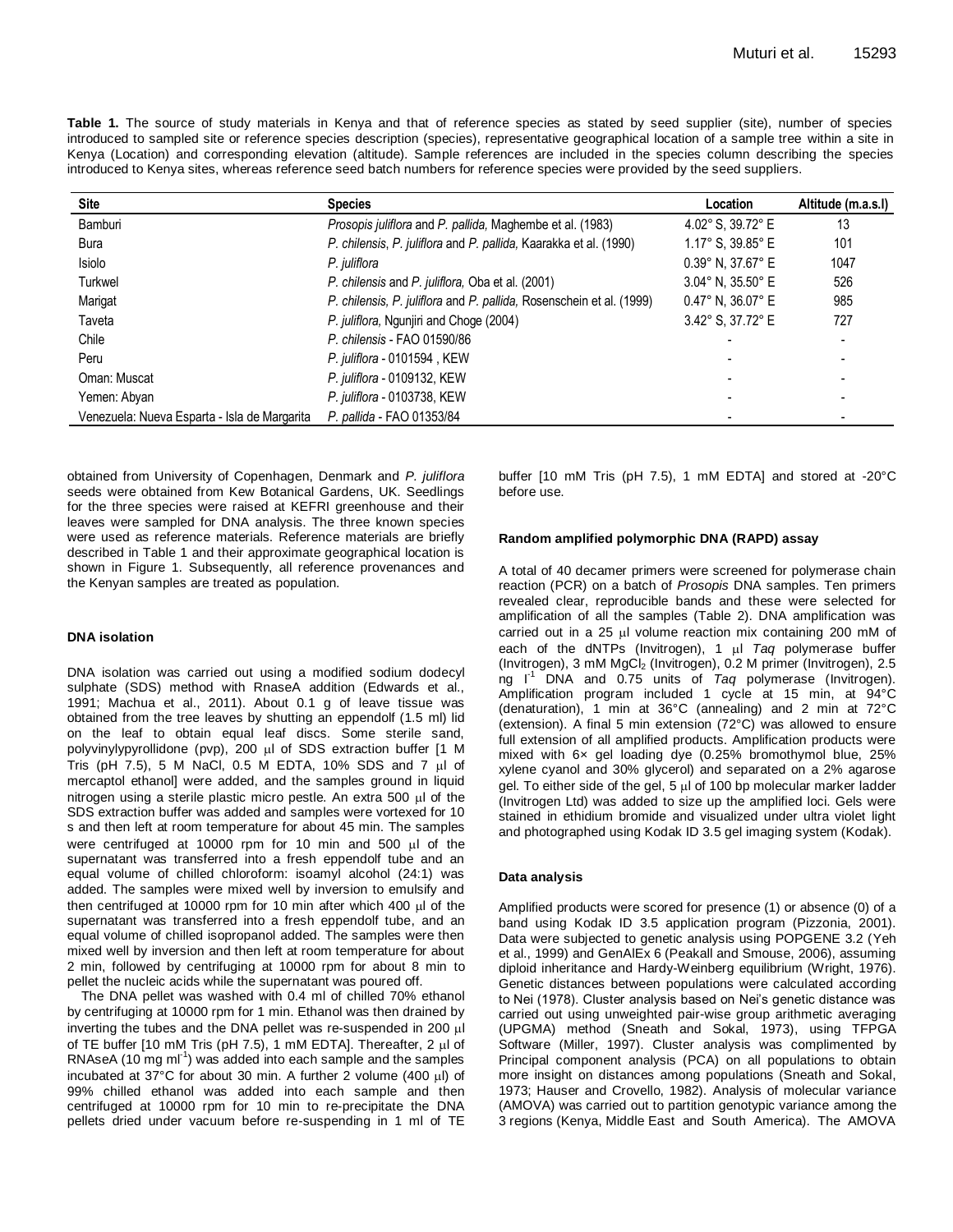

**Figure 1.** Geographical location of *Prosopis* species references and Kenyan *Prosopis* populations. Geographical distribution of the six Kenyan *Prosopis* populations and five *Prosopis* species references used in this study.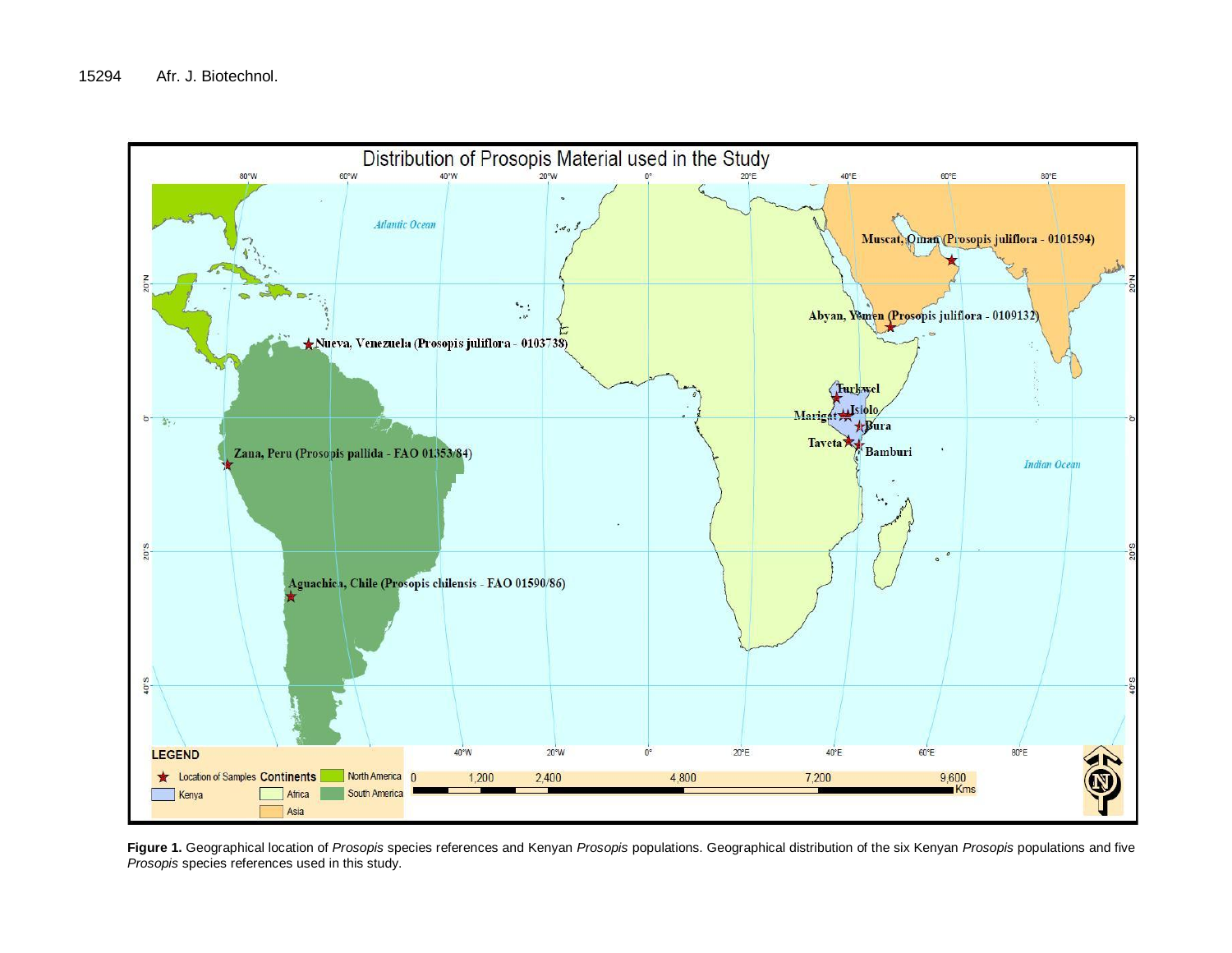| <b>Primer code</b> | <b>Primer sequence</b> | GC content (%) | Tm $(^{\circ}C)$ |
|--------------------|------------------------|----------------|------------------|
| KFP-1              | GGC TCG TAC C          | 70             | 34               |
| KFP-2              | CGT CCG TCA G          | 70             | 34               |
| KFP-3              | GTT AGC GGC G          | 70             | 34               |
| KFP-4              | CGG AGA GTA C          | 60             | 32               |
| KFP-5              | CCT GGC GAG C          | 80             | 36               |
| KFP-6              | TCC CGA CCT C          | 70             | 34               |
| KFP-7              | CCA GGC GCA A          | 70             | 34               |
| KFP-8              | AGC CGC TGG T          | 70             | 34               |
| KFP-9              | GAC TGG AGC T          | 60             | 32               |
| <b>KFP-10</b>      | ACG GTG CGC C          | 80             | 36               |

**Table 2.** Random amplified polymorphic DNA (RAPD) primers (primer code) used in the polymerase chain reaction (PCR), oligonucleotide primers base sequence (primer sequence), percentage content of guanine and cytosine bases in the primer [GC content (%)] and melting temperature (Tm °C) for each primer.

**Table 3.** Sample size (N), number of loci per sample (L), percentage polymorphism in the sampled population (%P), number of population specific loci (PSL) and Nei's mean diversity estimates (*He*) of 11 *Prosopis* species populations based on the ten RAPD markers.

| <b>Provenance/species</b> | N  |     | % P  | <b>PSL</b> | $H_{\rm e}$ |
|---------------------------|----|-----|------|------------|-------------|
| Isiolo                    | 30 | 135 | 59.8 |            | 0.191       |
| Marigat                   | 30 | 114 | 47.0 | 0          | 0.140       |
| Bamburi                   | 30 | 113 | 46.6 | 2          | 0.127       |
| Turkwel                   | 18 | 98  | 41.6 |            | 0.148       |
| Taveta                    | 30 | 106 | 42.0 |            | 0.132       |
| Bura                      | 30 | 92  | 31.0 | 0          | 0.091       |
| P. chilensis              | 30 | 112 | 46.6 |            | 0.144       |
| P. pallida                | 30 | 92  | 22.1 | 0          | 0.069       |
| P. juliflora 0101594      | 25 | 73  | 28.3 | 0          | 0.110       |
| P. juliflora 0109132      | 27 | 66  | 21.0 | 0          | 0.077       |
| P. juliflora 0103738      | 20 | 65  | 15.5 | 0          | 0.065       |

was carried out three times; (1) within and among the Kenyan *Prosopis* populations alongside the reference species, (2) within and among the Kenyan *Prosopis* populations, and (3) within and among the *P. juliflora* reference populations. AMOVA was used to estimate population differentiation directly from the RAPD molecular data. AMOVA and PCA were performed using GenAlEx 6.4 software (Peakall and Smouse, 2006).

## **RESULTS**

All the six Kenyan populations and the reference species showed variation in polymorphism and mean expected heterozygosity (*He*) over the 10 primers (Table 3). Polymorphism was higher amongst the Kenyan populations (ranging from 31.0% in Bura to 59.8% in Isiolo) than that of the reference species (ranging from 15.5% in *P. juliflora* (0103738) to 46.6% in *P. chilensis*). Similarly, *H<sup>e</sup>* range was higher in the Kenyan populations (ranging from 0.091 in Bura to 0.191 in Isiolo) than in the reference species (ranging from 0.065 in *P. juliflora*  (0103738) to 0.144 in *P. chilensis*). The results for polymorphism and *H<sup>e</sup>* (Table 3) were consistent with those of a PCA in which more genetically diverse populations had higher multi-dimensional spread, than populations with low genetic diversity (Figure 2). The PCA results separated the three references as *P. chilensis, P. juliflora* and *P. pallida* (Figure 2). For Kenyan populations, Bamburi and Taveta were differentiated as separate populations but the other four populations were closely interlinked (Figure 2). The PCA multidimensional spread revealed that Bamburi was closer to *P. pallida*, Taveta closer to *P. chilensis* and the other populations closer to both *P. chilensis and P. juliflora*. Cumulatively, the first three principal axes accounted for 64.9% of the genetic diversity found in the entire study material, for which the first axis contributed 28.5%, second axis contributed 20.5% and third axis contributed 15.9%.

Analysis of molecular variance (Table 4) revealed a higher variation (62%,  $p < 0.001$ ) between the Kenyan *Prosopis* populations than within (38%, p < 0.001). A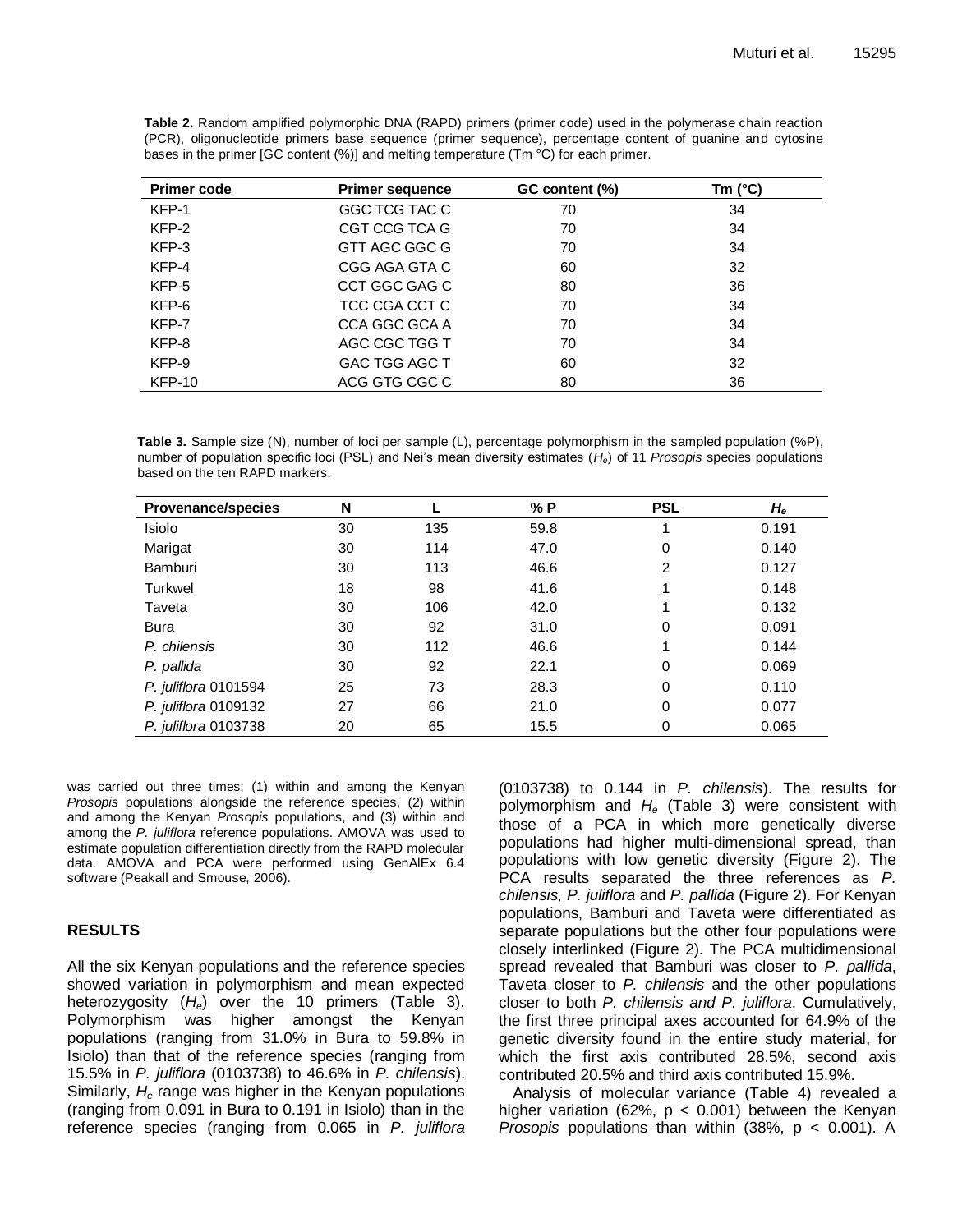

**Figure 2.** Distribution of tree samples of reference *Prosopis* species and Kenyan *Prosopis* populations along the first two principal component axes. Distribution of six Kenyan *Prosopis* populations; Bamburi (Ba, blue triangles), Bura (Bu, turquoise squares), Isiolo (Is, red diamonds), Marigat (Ma, green squares), Taveta (Ta, pink diamonds) and Turkwel (Tu, yellow circles); and reference specie; *P. chilensis* (Pc green circles), *P. juliflora* (Pj, blue diamonds, purple triangles and grey squares) and *P. pallida* (Pp, brown triangles) along the first two principal component axes. *P. juliflora* had three reference provenances. PCA was based on Orloci (1978) algorithm of distance matrix. The first axis accounted for 28.5% of genetic diversity and the second axis accounted 20.5% genetic diversity.

| Source of variation                                                                       | df  | Mean sum of<br>Sum of<br>squares<br>squares |         | Variance<br>components | Variance<br>(%) | P       |  |  |
|-------------------------------------------------------------------------------------------|-----|---------------------------------------------|---------|------------------------|-----------------|---------|--|--|
| (a) AMOVA results for six Kenyan Prosopis Population and three Prosopis reference species |     |                                             |         |                        |                 |         |  |  |
| Among regions*                                                                            | 2   | 1753.747                                    | 876.874 | 2.725                  |                 | < 0.001 |  |  |
| Among populations**                                                                       | 8   | 5006.386                                    | 625.798 | 22.641                 | 61              | < 0.001 |  |  |
| Within all population                                                                     | 289 | 3429.080                                    | 11.865  | 11.865                 | 32              | < 0.001 |  |  |
| Total                                                                                     | 299 | 10189.213                                   |         | 37.232                 | 100             |         |  |  |
| (b) AMOVA results for Prosopis juliflora                                                  |     |                                             |         |                        |                 |         |  |  |
| Among provenances                                                                         | 2   | 981.456                                     | 490.728 | 20.297                 | 74              | < 0.001 |  |  |
| Within provenances                                                                        | 69  | 500.891                                     | 7.259   | 7.259                  | 26              | < 0.001 |  |  |
| Total                                                                                     | 71  | 1482.347                                    |         | 27.557                 | 100             |         |  |  |
| (c) AMOVA results for six Kenyan Prosopis populations                                     |     |                                             |         |                        |                 |         |  |  |
| Among populations                                                                         | 5   | 3191.747                                    | 638.349 | 22.418                 | 62              | < 0.001 |  |  |
| Within populations                                                                        | 162 | 2241.289                                    | 13.835  | 13.835                 | 38              | < 0.001 |  |  |
| Total                                                                                     | 167 | 5433.036                                    |         | 36.254                 | 100             |         |  |  |

**Table 4.** Results of analysis of molecular variance (AMOVA) of six Kenyan *Prosopis* populations and three reference species (a), three *Prosopis juliflora* provenances (b), and six Kenyan *Prosopis* populations (c). Probability (P) values are based on 1000 random permutations of individuals across populations. DF = degrees of freedom.

\* Three distinct regions, Kenya (1), South America (2) and Middle East (3) where *Prosopis* material was sourced from; \*\* the pooling of all three *P. juliflora* provenances into a single population and treatment of all the other *Prosopis* samples as discrete populations.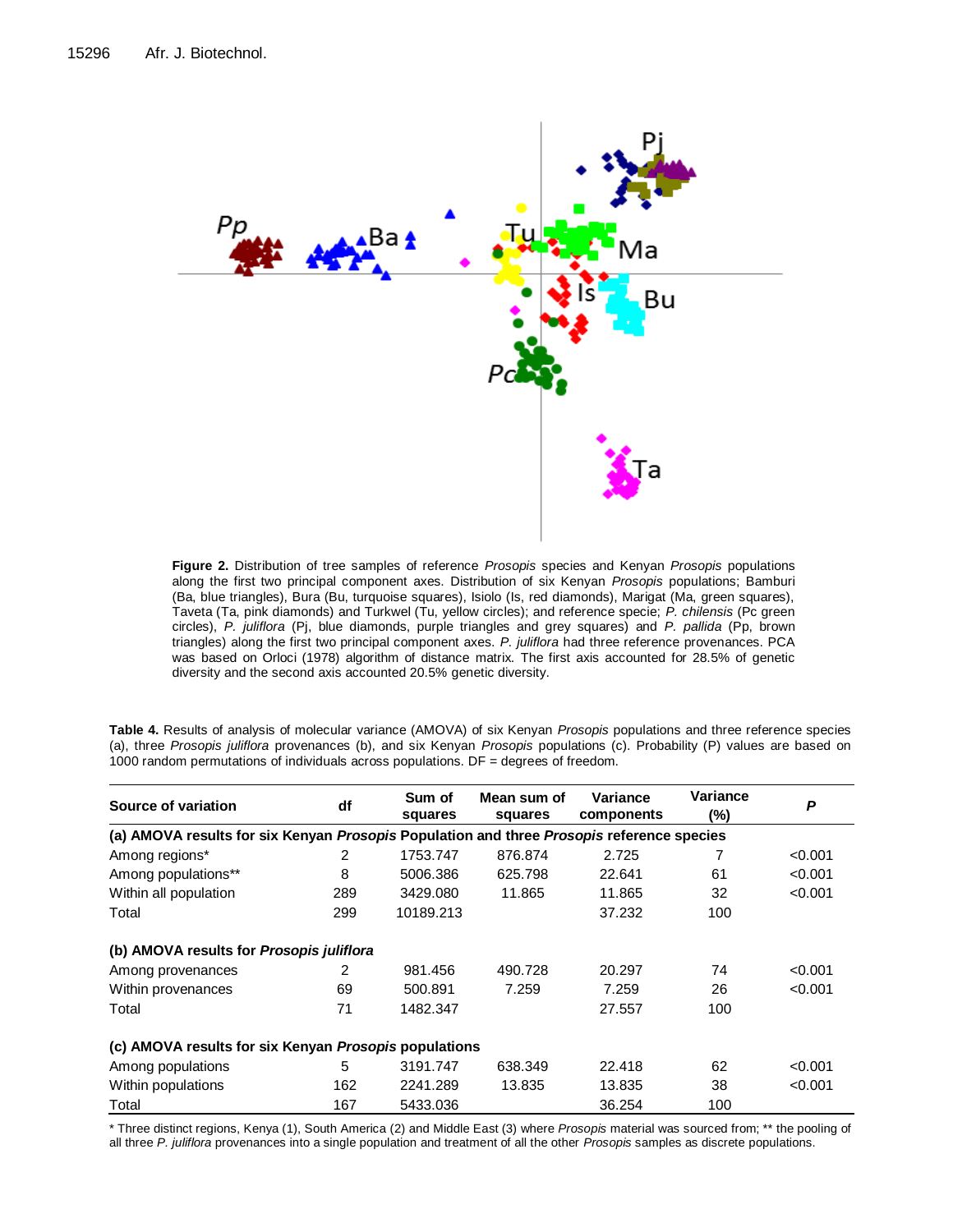**Table 5.** Private marker (specific locus) only amplified in four Kenyan population and *P. chilensis* (Population / Reference) using Random Amplified Polymorphic DNA (RAPD) markers (RAPD marker sequence). Marker code is the lab description of the primers used in the study.

| <b>Population/reference</b> | <b>RAPD marker sequence</b> | Marker code |      |
|-----------------------------|-----------------------------|-------------|------|
| Turkwel                     | <b>GGCTCGTACC</b>           | KFP-1       | 200  |
| P. chilensis                | <b>GGCTCGTACC</b>           | KFP-1       | 1300 |
| Taveta                      | <b>GTTAGCGGCG</b>           | KFP-3       | 1400 |
| Bamburi                     | CGGAGAGTAC                  | KFP-4       | 750  |
| Bamburi                     | CGGAGAGTAC                  | KFP-4       | 450  |
| Isiolo                      | <b>CCTGGCGAGC</b>           | KFP-5       | 230  |

similar trend was also observed in *P. juliflora* reference material where molecular variation was higher between (74%, p < 0.001) than within (26%, p < 0.001) populations. Three primers (KFP1, KFP3, KFP 4 and KFP5) generated molecular markers that were only found in four Kenyan populations and *P*. *chilensis* (Table 5). The specific molecular markers for Bamburi at 450 and 750 bp and contrasting absence of similar markers in Isiolo population are shown in Figure 3. Other primers showing specific markers were: KFP-1 for Turkwel population at 200 bp, and for *P. chilensis* at 1300 bp, KFP-3 for Taveta population at 1400 bp, and KFP-5 for Isiolo population at 230 bp (Table 5).

According to Nei's unbiased genetic distance matrix (Table 6), the most genetically close Kenyan populations were Isiolo and Marigat (0.172) whereas the most genetically distant materials were *P. pallida* and *P. juliflora* - 0103738 (0.463). Results also indicate that the three *P. juliflora* populations were genetically closer to each other than to the other two reference species (Table 6). A dendogram based on Nei's unbiased genetic distance (Figure 4) revealed clustering of *P. chilensis* with Taveta, *P. juliflora* with Bura, Isiolo and Marigat, *P. pallida* with Bamburi, whereas the Turkwel population was between *P. chilensis* and *P. juliflora* (Figure 4). Five out of six Kenyan populations clustered with reference species (Figure 4), thus facilitating comparison of genetic diversity of local populations with the corresponding reference species from the natural range. The Kenyan *P. juliflora* populations in Isiolo and Marigat had a higher genetic diversity than the reference *P. juliflora* with which they clustered. Similarly, the Kenyan Bamburi population had a higher genetic diversity than *P. pallida* with which it clustered. In contrast, genetic diversity of Bura population was lower than the reference *P. juliflora* with which it clustered, and that of Taveta population lower than *P. chilensis* with which it clustered.

# **DISCUSSION**

The aim of this study was to determine genetic diversity and species composition of six *Prosopis* populations in Kenya. Results show that genetic variation was larger amongst populations than within populations. The relative genetic isolation of these populations is also supported by the presence of unique genetic markers for some populations generated by the four primers (Table 5).

## **Genetic diversity of** *Prosopis* **populations in Kenya**

Our first hypothesis was that the naturally established *Prosopis* populations in Kenya had a high genetic diversity because of multiple introductions of species and provenances within sites. Five out of six Kenyan populations clustered with reference species (Figure 4), thus facilitating comparison of genetic diversity between local populations with their corresponding references from the natural range. For three out of these five populations, genetic diversity was indeed higher than populations of the species from the native range. Moreover, genetic diversity for all *P. juliflora* populations from Kenya was higher than populations introduced to the Middle East (Oman, Yemen). These findings support our hypothesis that *Prosopis* populations in Kenya have a high genetic diversity, as a result of multiple introductions. Our findings are also consistent with increase of genetic diversity with multiple species introductions (Pairon et al., 2010), as formerly separated genotypes mixed and hybridized (Schierenbeck and Ellstrand, 2009, Parsons et al., 2011). The high genetic diversity found in *P. juliflora* populations can be explained by the introduction of several *P. juliflora* provenances to Kenya and subsequent seed exchange in the country (Maghembe et al., 1983; Otsamo et al., 1993).

Partitioning of genetic variation in the studied *Prosopis* germplasm was based on two population genetics assumptions (Wright, 1976), as origin of *Prosopis* germplasm introduced to Kenya and Middle East was unknown; some materials may have originated from the reference provenances from the natural range. First, each of the study material had population characteristics; such a free random mating of individuals within a population with minimal or no inter-population gene flow. Second, there existed three distinct (geographically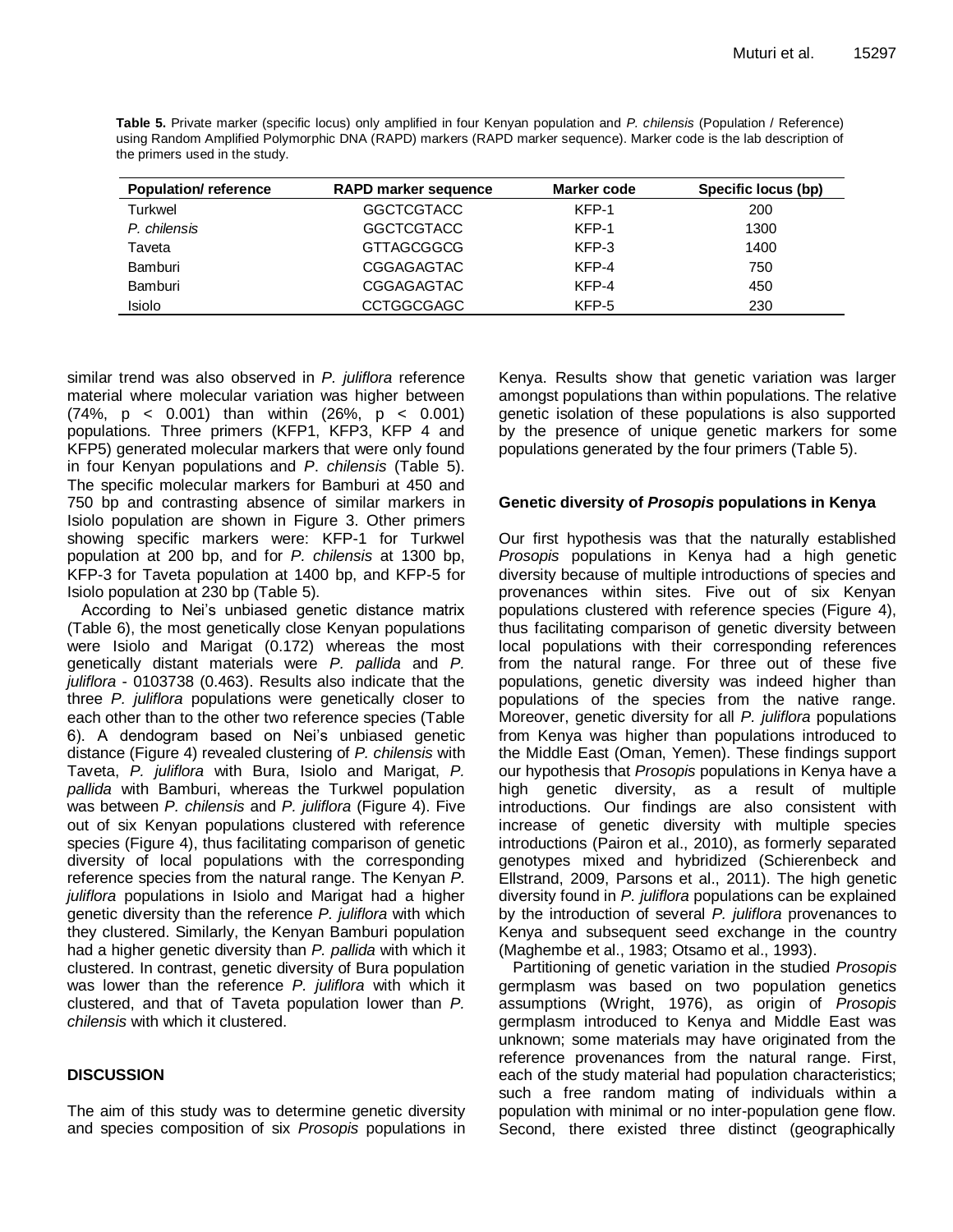

**Figure 3.** Private markers generated by primer KFP 4 at 450 and 750 bp for Bamburi population (a) and absence of such markers for the same primer for Isiolo population, (b) A 1.4% agarose gel stained in ethidium bromide showing two private bands (markers) at loci 750 and 450 bp in Bamburi population, (a) and Isiolo population where the private marker were missing in the same loci (b). M is 100 bp molecular weight marker (Invitrogen, UK) whereas 1 to 15 are the tree samples.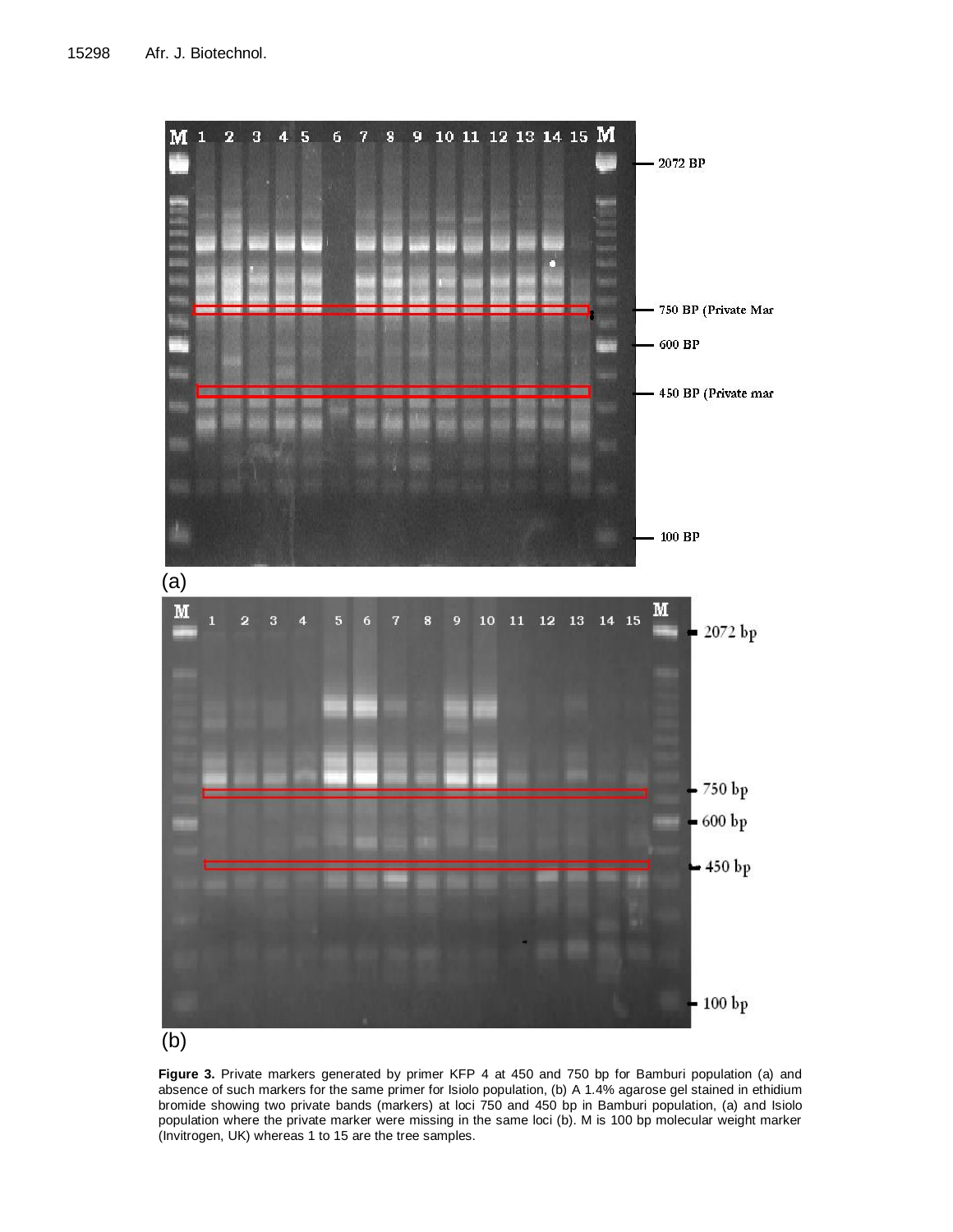| <b>Population/reference</b> | <b>Isiolo</b> | <b>Marigat</b> | <b>Bamburi</b> | Turkwel | <b>Taveta</b> | <b>Bura</b> | Pp    | Pc    | Pj1   | Pj2   | Pj3   |
|-----------------------------|---------------|----------------|----------------|---------|---------------|-------------|-------|-------|-------|-------|-------|
| Isiolo                      | 0.000         |                |                |         |               |             |       |       |       |       |       |
| Marigat                     | 0.172         | 0.000          |                |         |               |             |       |       |       |       |       |
| Bamburi                     | 0.248         | 0.233          | 0.000          |         |               |             |       |       |       |       |       |
| <b>Turkwel</b>              | 0.266         | 0.282          | 0.315          | 0.000   |               |             |       |       |       |       |       |
| Taveta                      | 0.262         | 0.287          | 0.367          | 0.354   | 0.000         |             |       |       |       |       |       |
| Bura                        | 0.223         | 0.149          | 0.310          | 0.323   | 0.290         | 0.000       |       |       |       |       |       |
| <b>Pp</b>                   | 0.337         | 0.314          | 0.217          | 0.385   | 0.425         | 0.398       | 0.000 |       |       |       |       |
| Pc                          | 0.217         | 0.197          | 0.251          | 0.318   | 0.234         | 0.221       | 0.328 | 0.000 |       |       |       |
| Pj1                         | 0.229         | 0.181          | 0.309          | 0.335   | 0.312         | 0.273       | 0.379 | 0.267 | 0.000 |       |       |
| Pj2                         | 0.230         | 0.210          | 0.328          | 0.309   | 0.317         | 0.260       | 0.429 | 0.287 | 0.187 | 0.000 |       |
| Pj3                         | 0.300         | 0.253          | 0.421          | 0.378   | 0.367         | 0.322       | 0.463 | 0.341 | 0.222 | 0.262 | 0.000 |

**Table 6.** Pairwise population matrix of Nei's unbiased genetic distance (Nei, 1978) of six Kenyan *Prosopis* populations and five *Prosopis* references (population/ reference). The Kenyan populations are described by their location names, whereas references are denoted as Pp (*P. pallida*), Pc (*P. chilensis*), Pj1 (*Prosopis juliflora-* 0101594), Pj2 (*P. juliflora*-0109132) and Pj3 (*P. juliflora* - 0103738).

isolated) regions for *P. juliflora* (Kenya, South America and Middle East). The assumption was based on the expectation that further genetic differentiation or evolution occurs after the materials were introduced to Kenya and Middle East, thus leading to genetic variation from their progenitors. Comparisons of genetic variation partitioning across the three regions (Kenya, Middle East and South America) revealed a higher genetic variation among *Prosopis* populations (61%) than within *Prosopis* populations (32%). The trend was also found for Kenyan population where genetic variation among populations was higher (62%) than genetic variation within populations (38%). Our results were consistent with genetic variation partitioning among *Prosopis* species in their natural range (Juarez-Munoz et al., 2002). The genetic variation of 7% attributed to geographical regions in this study was higher than 3% attributed to the geographical regions within the natural range of *Prosopis* species (Ferreyra et al., 2010). This may be relegated to a further environmentally driven genetic differentiation of introduced germplasm (Ferreyra et al., 2010), hybridization (Vega and Hernandez, 2005; Landeras et al., 2006) and polyploidy (Trenchard et al., 2008) that may infer higher genetic variability between introduced genotypes and their progenitors.

The higher genetic variation found among *P. juliflora* populations (74%) than genetic variation within *P. juliflora* populations (26%) contrasts with genetic variation of *P. juliflora* populations introduced to Sudan (Hamza, 2010), where genetic variation among populations (33%) was lower than genetic variation within populations (67%). The most likely reason for the contrast between our study and that of Sudan is that populations sampled in Sudan were closer to each other than those sampled in Kenya. Geographical proximity may facilitate inter-population gene flow, thus reducing the genetic diversity among populations.

Both the larger genetic variation amongst populations

than within populations and the occurrence of private markers in some study populations indicate genetic differentiation amongst the Kenyan populations. Such genetic differentiation can be either as a result of genetic variation of germplasm at introduction, or a gradual adaptation of populations to site-specific environmental conditions.

# **Do** *Prosopis* **populations consist of several species?**

We also hypothesized that naturally established stands consist of a mixture of species and/or hybrids, as several species were introduced within sites, and subsequent seed dispersal was random among sites. The distribution of Kenyan populations and reference species along the first two PCA axes and their clustering in UPGMA dendogram did not reveal any evidence of establishment of a mixture of species or species and hybrids within any one site. Therefore, our hypothesis was rejected. Instead, the results suggest that only *P. juliflora* was present at Bura and Marigat, despite the fact that also *P. chilensis*  and *P. pallida* were introduced in Bura and Marigat (Otsamo et al., 1993; Rosenschein et al., 1999). Similarly, only *P. pallida* was successfully established at Bamburi, although also *P. juliflora* was also introduced at this site (Maghembe et al., 1983). In Turkwel, neither *P. chilensis* nor *P. juliflora* were successfully established, despite the introduction of the two species in this site (Oba et al., 2001).

Our study confirms past description of populations at Bura, Isiolo and Marigat as *P. juliflora*, (Ngunjiri and Choge, 2004; Mwangi and Swallow, 2008) and Bamburi as *P. pallida* (Trenchard et al., 2008). However, the results suggest that the Taveta population is not *P. juliflora,* as proposed by Ngunjiri and Choge (2004), but is likely to be *P. chilensis.* The Turkwel population seems to be neither *P. chilensis,* as proposed by Stave et al. (2003)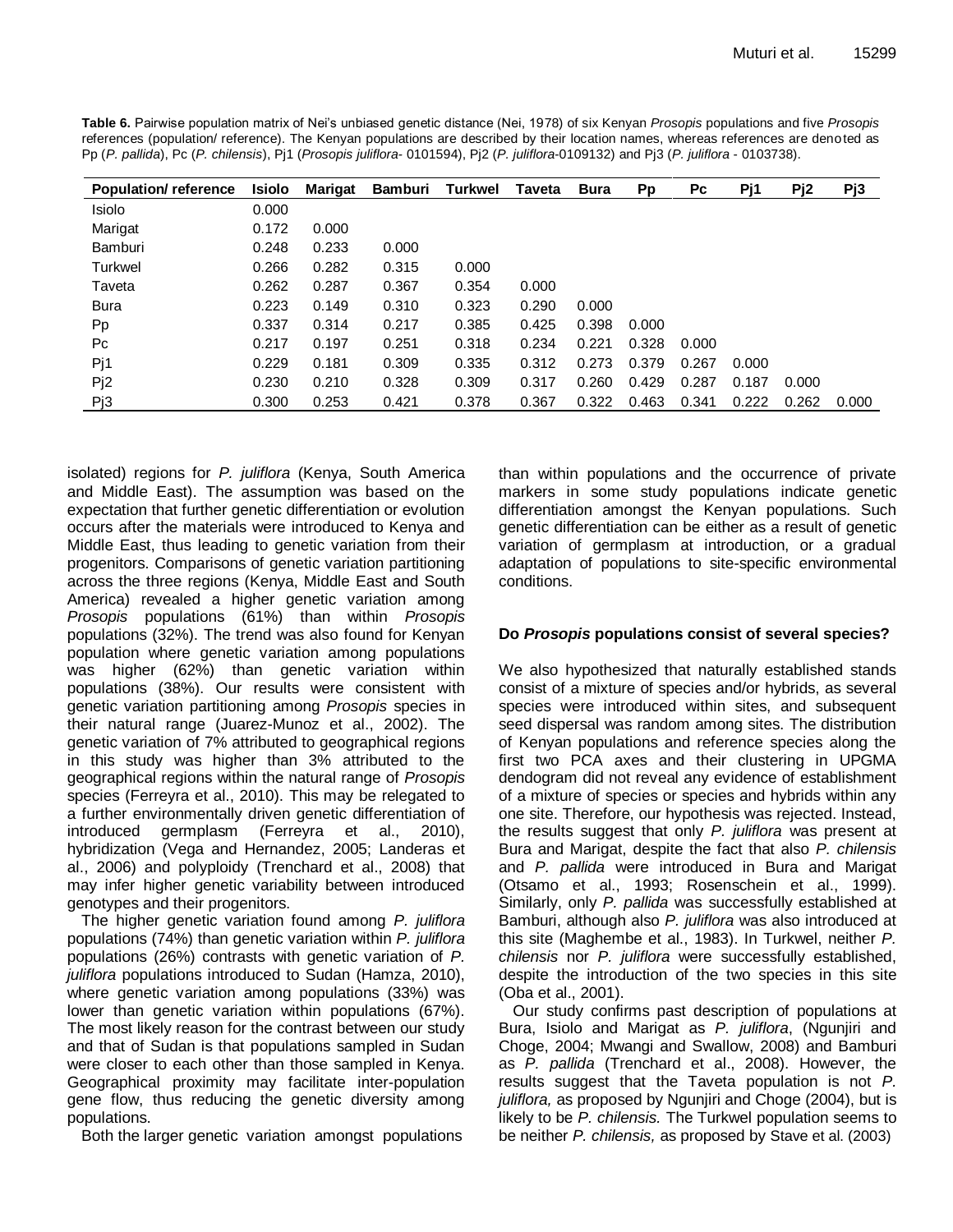

**Figure 4.** Clustering of reference *Prosopis* species with six Kenyan *Prosopis* populations. Dendrogram of unweighted pair-wise group arithmetic averaging (UPGMA) cluster analysis of three *Prosopis* reference species (*P. chilensis, P. juliflora* and *P. pallida*) and six Kenyan *Prosopis* species populations based on Nei's (1978) unbiased genetic distance. *Prosopis juliflora* is supported by node A, *P. chilensis* by node B and *P. pallida* by node C. The Kenyan populations clustered with *P. juliflora* (Marigat, Bura and Isiolo), *P. chilensis* (Taveta) and *P. pallida* (Bamburi). Turkwel population appeared to be a *P. chilenis – P. juliflora* hybrid.

nor *P. juliflora* as proposed by Trenchard et al. (2008), but instead we demonstrated that it could be a *P. chilensis* - *P juliflora* hybrid, as both species were indeed introduced into the area (Oba et al., 2001) and hybridization between *P. chilensis* and other species in Algarobia section is quite common (Hunziker et al., 1986; Landeras et al., 2006; Sherry et al., 2011). Besides the clustering of Kenyan populations with reference species, our findings also corroborate differentiation of *P. juliflora* and *P. pallida* by RAPD markers (Landeras et al., 2006; Sherry et al., 2011). Our study has contributed to increasing evidence for molecular differentiation of *P. juliflora* and *P. pallida* which are morphologically described as a complex (Pasiecznik et al., 2001).

Several species were introduced to the Bamburi, Bura, Marigat and Turkwel sites but surprisingly, our study reveal the occurrence of a single species or a single hybrid at each site. Four populations (Bamburi, Isiolo, Taveta and Turkwel) had a specific private marker each, suggesting their unique genetic differentiation. Three inferences can be made from these results. First, not all introduced species were adapted, as species mixtures were not found at any one site where mixture of species were introduced. Second, natural random seed dispersal (Mwangi and Swallow, 2008; Mworia et al., 2011) or exchange of germplasm between sites (Kaarakka et al., 1990; Otsamo et al., 1993) did not seem to induce

genetic homogenization, as implied by the genetic uniqueness in four of the studied populations. Third, adaptation of the successfully established germplasm from the introduced pool was site specific, probably because of variation of environmental factors among sites. *P. juliflora* was a common specie in two sites (Bura and Marigat) and a parent of the hybrid in Turkwel, yet the three sites are within the most *Prosopis* invaded areas of Kenya (Stave et al., 2003; Ngunjiri and Choge, 2004; Mwangi and Swallow, 2008). Therefore, we opine that *P. juliflora* and its hybrids are among the most aggressive invaders.

## **Conclusion**

The multiple introductions of species and provenances within sites in Kenya have led to high genetic *Prosopis* diversity and hybridization. Although, several species were introduced to some sites, only a single species or a hybrid was successfully adapted in any given site whereas, it is generally assumed that naturally established *Prosopis* populations in Kenya consist almost entirely of *P. juliflora*. We revealed the presence of *P. chilensis, P. pallida* and a likely hybrid between *P. chilensis* and *P. juliflora*. Our study classified the Kenyan *Prosopis* populations as *P. chilensis* for Taveta,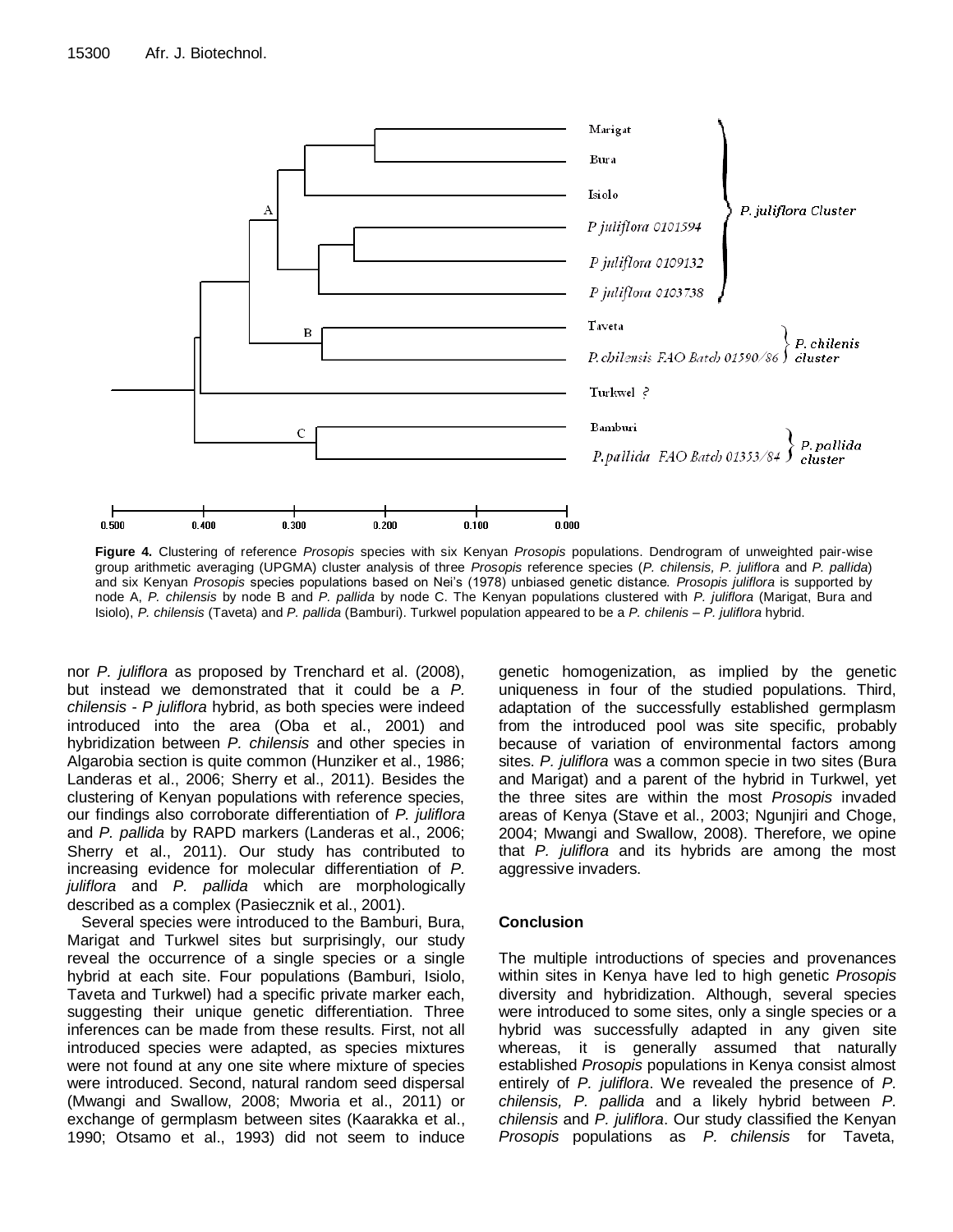*P. juliflora* for Bura, Isiolo and Marigat, *P. pallida* for Bura and a likely *P. chilensis – P. juliflora* hybrid for Turkwel. We have further revealed genetic differentiation of Kenyan *Prosopis* populations as evident from specific molecular markers.

## **ACKNOWLEDGEMENTS**

This study was financially supported by a NUFFIC PhD grant No CF3671/2007 and a KEFRI research grant to Gabriel Muturi. Seeds of *P. chilensis* and *P. pallida* were provided by Danish Centre for Forest, Landscape and Planning - courtesy of Dr. Lars Schmidt. Seeds of the three *P. juliflora* reference provenances were obtained from Royal Botanical Gardens, of UK, Courtesy of Dr. Timothy Pearce and Dr. Janet Terry. The staff of KEFRI's Biotechnology laboratory provided valuable support in the field, greenhouse and laboratory during plant sampling, production of reference material seedlings and molecular analysis. We appreciate the contribution of all institutions and individuals who supported this study.

#### **REFERENCES**

- Anderson S (2005). Spread of the introduced tree species *Prosopis juliflora* (Sw.) DC, in the lake Baringo area, Kenya. Institutionen for Skoglig vegetationsekologi. ISSN 1652-4918. p. 31
- Bessega C, Ferreyra L, Julio N, Montoya S, Saidman B, Vilardi JC (2000). Mating system parameters in species of genus *Prosopis* (Leguminosae). Hereditas 132:19-27.
- Burkart A (1976). A monograph of the genus *Prosopis* (Leguminosae subfam. Mimosoideae). J. Arnold. Arbr. Harv. Univ. 5:219-249, 450- 525.
- Edwards K, Johnstone C, Thompson C (1991). A simple and rapid method for the preparation of plant genomic DNA for PCR analysis. Nucleic Acids Res. 19:1349.
- Ferreyra LI, Vilardi JC, Tosto DS, Julio NB, Saidman BO (2010). Adaptive genetic diversity and population structure of the "algarrobo" [*Prosopis chilensis* (Molina) Stuntz] analysed by RAPD and isozyme markers. Eur. J. For. Res. 129:1011-1025.
- Geiger JH, Pratt PD, Wheeler GS, Williams DA (2011). Hybrid vigor for the invasive exotic Brazilian pepper tree (*Schinus terebinthifolius* Raddi., Anacardiaceae) in Florida. Int. J. Plant Sci. 172:655-663.
- Government of the Republic of Kenya (GoK) (2007). Kenya Vision 2030: A globally competitive and prosperous Kenya, p. 164.
- Hamza BN (2010). Genetic variation within and among three invasive *Prosopis juliflora* (Leguminosae) populations in the River Nile State, Sudan. Int. J. Gen. Mol. Biol. 2:92-100.
- Harris PJC, Pasiecznik NM, Smith SJ, Billington JM, Ramirez L (2003). Differentiation of *Prosopis juliflora* (Sw.) DC. and *P. pallida* (H. & B. ex. Willd.) HBK using foliar characters and ploidy. For. Ecol. Manag. 180:153-164.
- Hauser LA, Crovello TJ (1982). Numerical-Analysis of Generic Relationships in Thelypodieae (Brassicaceae). Syst. Bot. 7:249-268.
- Hunziker JH, Saidman BO, Naranjo CA, Palacios RA, Poggio L, Burghardt AD (1986). Hybridization and Genetic-Variation of Argentine Species of *Prosopis*. For. Ecol. Manag. 16:301-315.
- Juarez-Munoz J, Carrillo-Castaneda G, Arreguin R, Rubluo A (2002). Inter- and intra-genetic variation of four wild populations of *Prosopis* using RAPD-PCR fingerprints. Biodivers. Conserv. 11:921-930.
- Kaarakka V, Johansson S, Luukkanen O, Maingi J (1990). Forestry in Irrigation schemes II. Research activities at Bura, Kenya 1988-1989. Tropical Forestry Reports No 5. University of Helsinki.
- Landeras G, Alfonso M, Pasiecznik NM, Harris PJC, Ramirez L (2006).

Identification of *Prosopis juliflora* and *Prosopis pallida* provenances using molecular markers. Biodivers. Conserv. 15:1829-1844.

- Lockwood JL, Cassey P, Blackburn TM (2009). The more you introduce the more you get: the role of colonization pressure and propagule pressure in invasion ecology. Divers. Distrib. 15:904-910.
- Machua J, Muturi G, Omondi SF, Gicheru J (2011). Genetic diversity of Jatropha curcas L. populations in Kenya using RAPD molecular markers: Implication to plantation establishment. Afr. J. Biotechnol. 10:3062-3069.
- Maghembe JA, Kariuki EM, Haller RD (1983). Biomass and nutrient accumulation in young *Prosopis juliflora* at Mombasa, Kenya. Agrofor. Syst. 1:313-321.
- Miller MP (1997). Tools for population genetic anlyses (TFPGA) 1.3 A Windows program for the analysis of allozyme and molecular population genetic data.
- Mwangi E, Swallow B (2008). *Prosopis juliflora* invasion and rural livelihoods in the Lake Baringo area of Kenya. Conserv. Soc. 6:130- 140.
- Mworia JK, Kinyamario JI, Omari JK, Wambua JK (2011). Patterns of seed dispersal and establishment of the invader *Prosopis juliflora* in the upper floodplain of Tana River, Kenya. Afr. J. Range Fora. Sci. 28:35-41.
- Nei M (1978). Estimation of average heterozygosity and genetic distance from a smaller number of individuals. Genetics 89:583-590.
- Ngunjiri FD, Choge SK (2004). Status and impact of *Prosopis* species in Kenya. In Choge S.K. and Chikamai, B.N. (eds) Proceedings of the workshop on integrated management of *Prosopis* species in Kenya. KEFRI.
- Oba G, Nordal I, Stenseth NC, Stave J, Bjora CS, Muthondeki JK, Bii WKA (2001). Growth performance of exotic and indigenous tree species in saline soils in Turkana, Kenya. J. Arid Environ. 47:499- 511.
- Olukoye GA, Wamicha WN, Kinyamario JI (2003). Assessment of the performance of exotic and indigenous tree and shrub species for rehabilitating saline soils of Northern Kenya. Afr. J. Ecol. 41:164-170.
- Orloci L (1978). Multivariate analysis in vegetation research. The Hague: Dr W. Junk B. V. p. 451
- Otsamo A, Laxen J, Johansson S, Kaarakka V, Kuusipalo, O, Luukkanen O, Maua JO (1993). Forest research in Bura, Kenya 1984-1993. Final report of Research component in the Bura fuelwood project. University of Helsinki, Helsinki, p. 136.
- Pairon M, Petitpierre B, Campbell M, Guisan A, Broennimann O, Baret PV, Jacquemart AL, Besnard G (2010). Multiple introductions boosted genetic diversity in the invasive range of black cherry (*Prunus serotina*; Rosaceae). Ann. Bot. 105:881-890.
- Parsons KJ, Son YH, Albertson RC (2011). Hybridization Promotes Evolvability in African Cichlids: Connections Between Transgressive Segregation and Phenotypic Integration. Evol. Biol. 38:306-315.
- Pasiecznik NM, Felker P, Harris PJC, Harsh LN, Cruz G, Tewarri JC, Cadoret K, Maldonado, LJ (2001). The *Prosopis juliflora*-*Prosopis pallida* complex: A monograph. HDRA.
- Peakall R, Smouse PE (2006). GenALEx 6: Genetic analysis in Excel. Population genetic software for teaching and research. Mol. Ecol. Nat. 6:288-295.
- Pizzonia J (2001) Electrophoresis gel image processing and analysis using the KODAK 1D software. Biotechniques 30(6):1316-1320.
- Rieseberg LH, Kim SC, Randell RA, Whitney KD, Gross BL, Lexer C, Clay K (2007). Hybridization and the colonization of novel habitats by annual sunflowers. Genetica 129:149-165.
- Rosenschein A, Tietema T, Hall DO (1999). Biomass measurement and monitoring of trees and shrubs in a semi-arid region of central Kenya. J. Arid Environ. 42:97-116.
- Ross CA, Auge H (2008). Invasive Mahonia plants outgrow their native relatives. Plant Ecol. 199:21-31.
- Saidman BO, Vilardi JC, Pocovi MI, Acreche N (1996). Genetic divergence among species of the section Strombocarpa, genus *Prosopis* (Leguminosae). J. Gen. 75:139-149.
- Schierenbeck KA, Ellstrand NC (2009). Hybridization and the evolution of invasiveness in plants and other organisms. Biol. Invas. 11:1093- 1105.
- Sherry M, Smith S, Patel A, Harris P, Hand P, Trenchard L, Henderson J (2011). RAPD and microsatellite transferability studies in selected